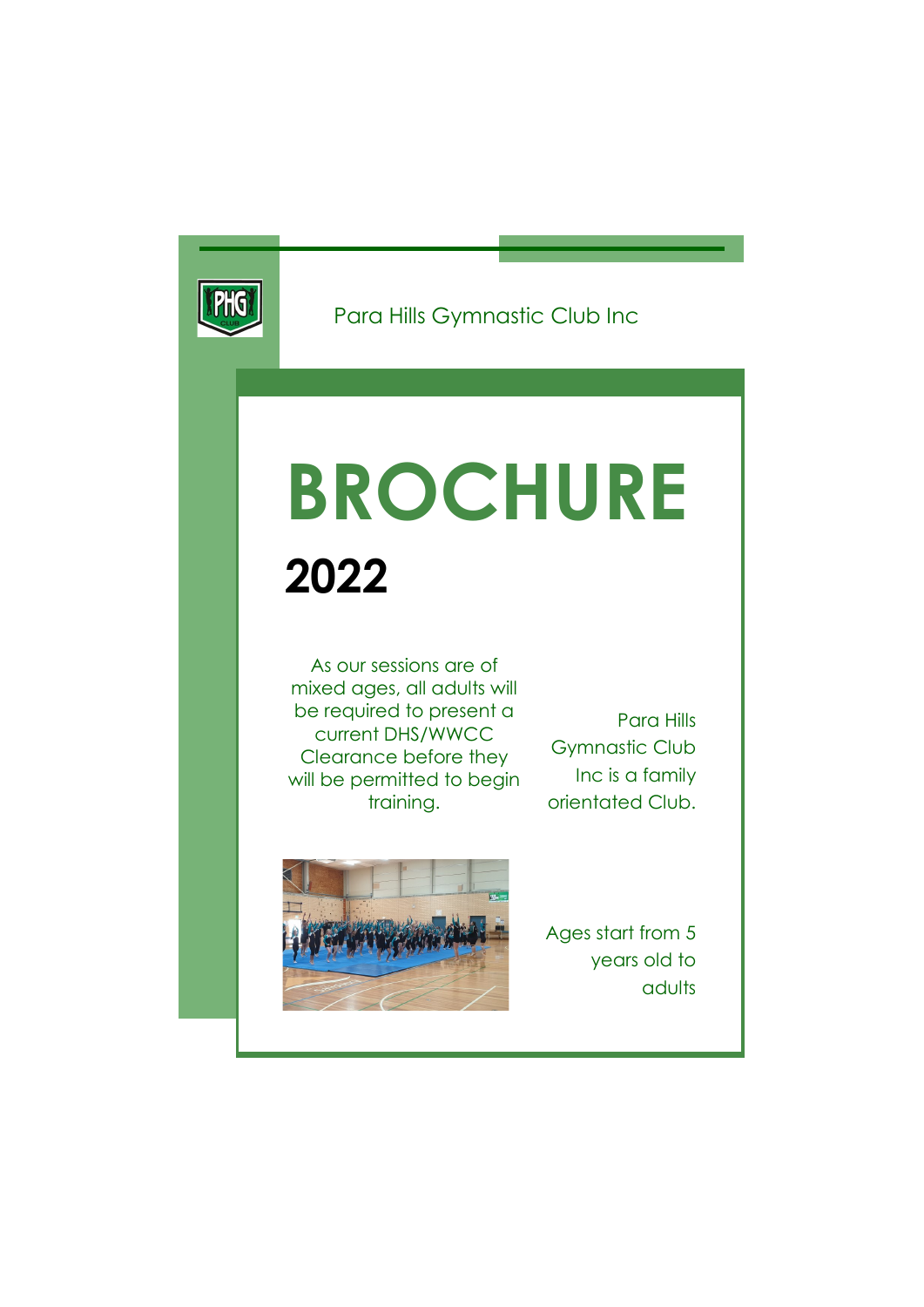Page 2

# Para Hills Gymnastic Club Inc

# **Location**

Ingle Farm Recreation Centre Corner Beovich Road & Roopena Street Ingle Farm SA 5098

## Postal Address

PO Box 402 Modbury North SA 5092

# Contact Details

Mobile: 0451 326 030 Email: phgclubinc@outlook.com Website: www.parahillsgymnastics.com.au

## **Facebook**

Come and visit us on our Facebook Group and Facebook Page.

Facebook Group: Para Hills Gymnastic Club Inc https://www.facebook.com/groups/ ParaHillsGymnasticClubInc

Facebook Page: Para Hills Gymnastic Club Inc https://www.facebook.com/ParaHillsGymnasticClubInc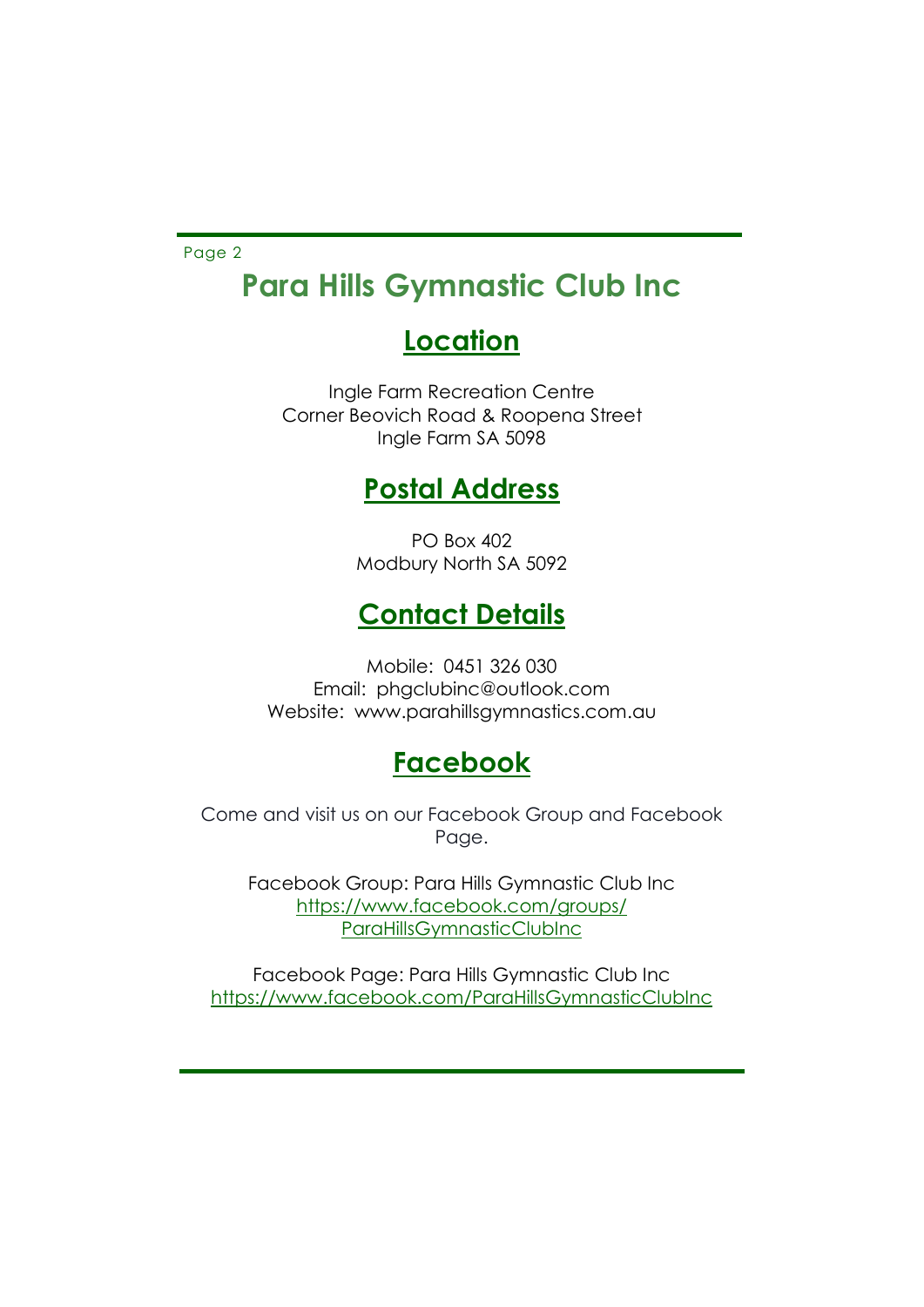Page 3

### Membership & Registration Fee

The Annual Membership & Registration Package Fee of \$105.00 in 2022 includes a Club Membership Fee, Gymnastics Australia and Gymnastics South Australia Affiliation Registration & Insurance Fee and First 4 Sessions Fee.

The Gymnastics South Australia Affiliation Registration & Insurance Fee is set annually by Gymnastics Australia. The insurance cover is valid from January 1st—December 31st. This fee is not included in our Session Fee Structure, is nonrefundable and is payable with the completed enrolment form (Fee is charged irrespective to when members join throughout the year). No child is permitted to participate if this fee has not been paid.

### Session Fees Thursday Nights

### Discounted prices below refer to Siblings ONLY

Second Session: 1 1/2 Hour Session

As per First Session, Only pay for the 1 hour as they also do all the packing up.

| <b>First Session:</b>                          | White, Yellow, Orange & Green Groups<br>6.30pm to 7.30pm  |  |  |  |
|------------------------------------------------|-----------------------------------------------------------|--|--|--|
|                                                | <b>Second Session:</b> Advanced Group<br>7.30pm to 9.00pm |  |  |  |
| 1 Child:<br>2 Children:<br>3 or More Children: | \$10.00<br>\$18.00<br>\$24.00                             |  |  |  |